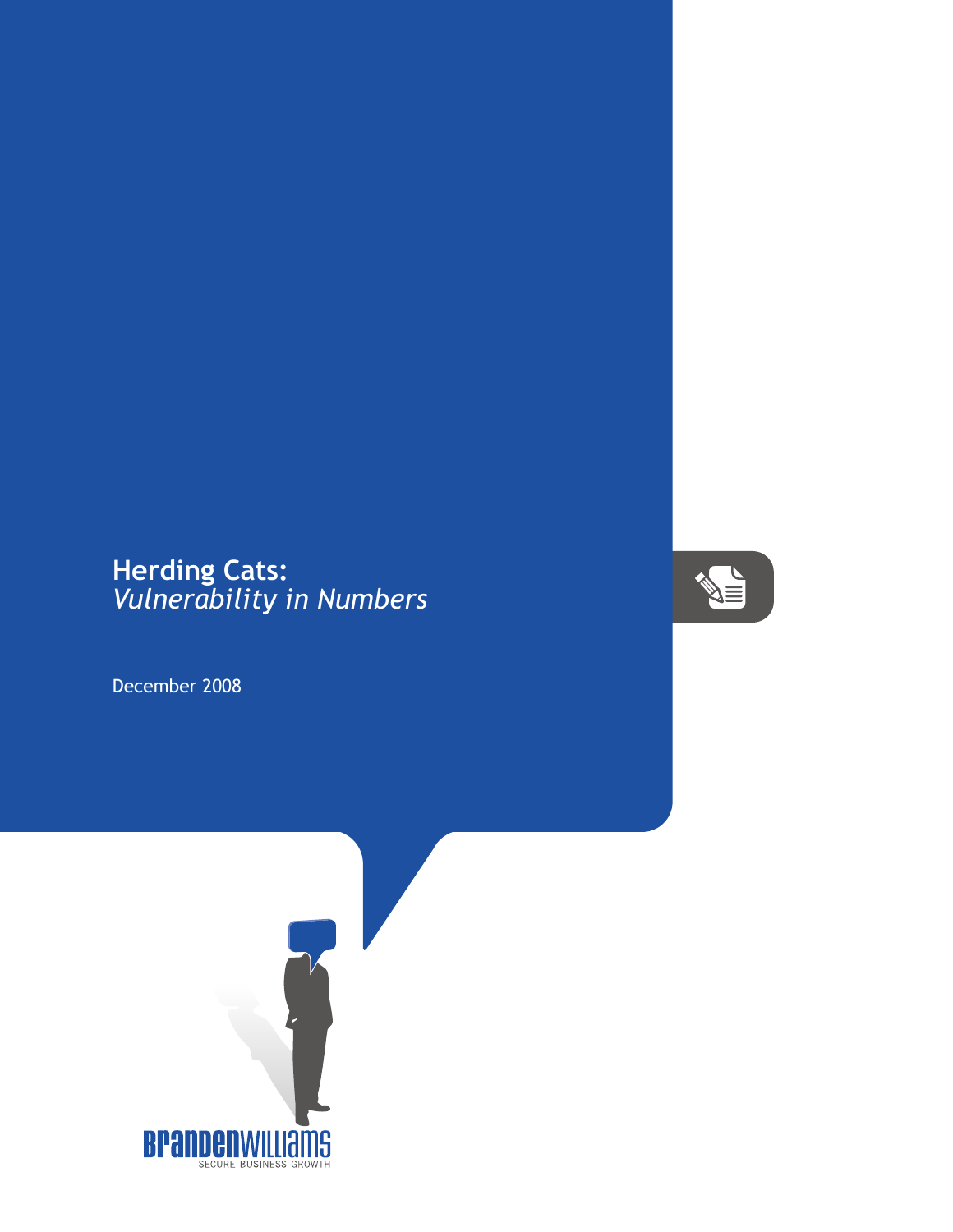The phrase "safety in numbers" is a rationale used by people everywhere. If you walk down a dark alley in a sketchy neighborhood at night by yourself, you are much more likely to be mugged than if you happened down that same alleyway with Tony and ten of your friends ready for a rumble. The phrase is not always life saving. If you are the one person needing help in a crowd, the mentality for most is "Well, at least he's in a crowd. SOMEONE will call."

If everyone has that same thought, then no one calls. What if we take the theory and try to apply it to information security?

Corporations store trillions of bytes of data, employ thousands of workers, and manage tens of thousands of devices. How can you be sure that you address the few critical vulnerabilities that could easily be lost in the masses?

A colleague of mine recently described this problem, and I'm going to coin it Hizver's Insecurity in Large Numbers Theorum. Her basic thesis is that information technologists are small number thinkers when in contrast, successful attacks tend to be performed against large populations where hackers are betting on one of the million to make a mistake.

Information security differs from man other types of business functions. When banks issue lines of credit, they expect that some of the people they originally deemed as credit worthy will default on their loans. This is an acceptable risk that banks work hard to minimize such that one bad loan won't put them out of business.

In the information security world, one mistake can put you out of business as we have seen in the past.

For example, many companies use formulas for creating new customer account numbers. One reason for this is to prevent someone from just adding or subtracting one number from their account number to instantly gain access to another's account information. If a breach of a significant set of these numbers occurs, a savvy observer may be able to detect a pattern. With some applied mathematics, he could reverse engineer the process to predict numbers he does not have. Depending on what additional information an account number will produce, that same observer could potentially compromise a significant amount of customer data. What is impossible with small subsets becomes possible and even probable with large sets of data.

Powerful technology is becoming more compact, and users are becoming more savvy. Consider a campus where a few thousand employees work every day. Chances are that one of them might go purchase a wireless access point so they can work outdoors on a pretty day. Or better yet, if the corporation offers an open wireless network for vendors, chances are high that someone with a new iPhone might associate with it and log into their corporate email, potentially allowing a hacker to capture their domain credentials.

Maybe the best and most likely example would be a hacker that targets one particular corporation, offering free WiFi<sup>1</sup> in the area of their campus, hoping that one of the employees decides to work outside of the office. Once the victim joins, the hacker either quietly sits and captures traffic waiting for the victim to slip-up, or the hacker may launch an attack against the device itself.

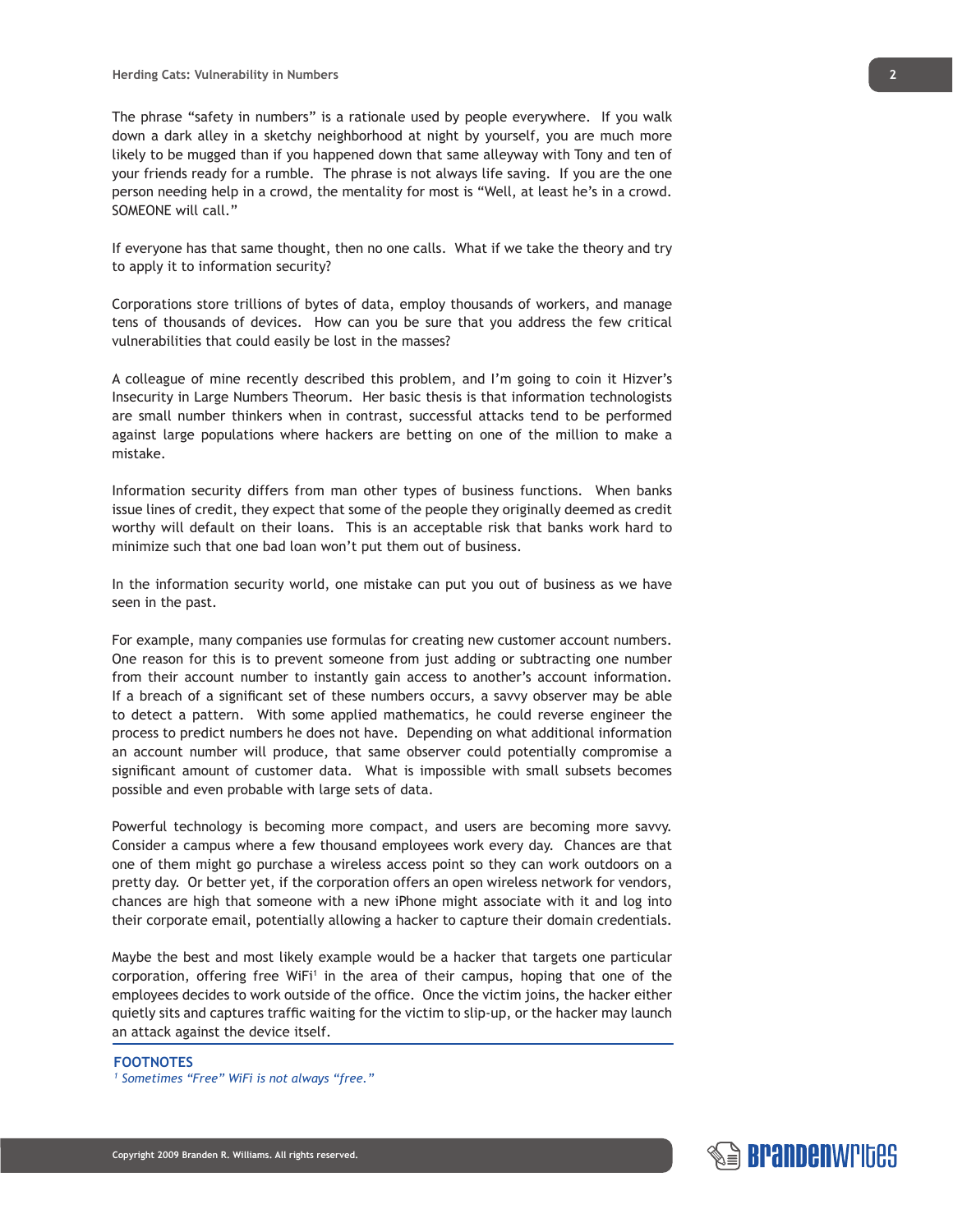One of the reasons that Phishing is so successful is based on this theorum<sup>2</sup>. If a hacker sets up a false banking website and blasts an "Account Update" email to ten million email addresses, you are guaranteed to get at least ONE set of valid credentials to commit fraud. Or if you send enough "You just won the lottery!" emails out, you are guaranteed to find one unlucky bloke that will give you his banking information.

Whether the theorum is applied to end users or corporations, the attacks will be successful. The significance of the attack's success depends solely on how significant that "one" account or user is.

## What's the moral of this tragedy?

Large numbers work against us in this industry<sup>3</sup>. In order for us to prevent that big event from happening on our watch, we must be diligent to remove the vulnerabilities present when working with large numbers. This means building more intelligence into both your infrastructure and your people<sup>4</sup>.

## **FOOTNOTES**

<sup>2</sup> The others being that people want something for nothing, and whiz-bang technology baffles *many of us.* 

*3 Except when factoring them of course!*

*4 Keep in mind that this is mostly a people problem that is expensive to solve with technology.*